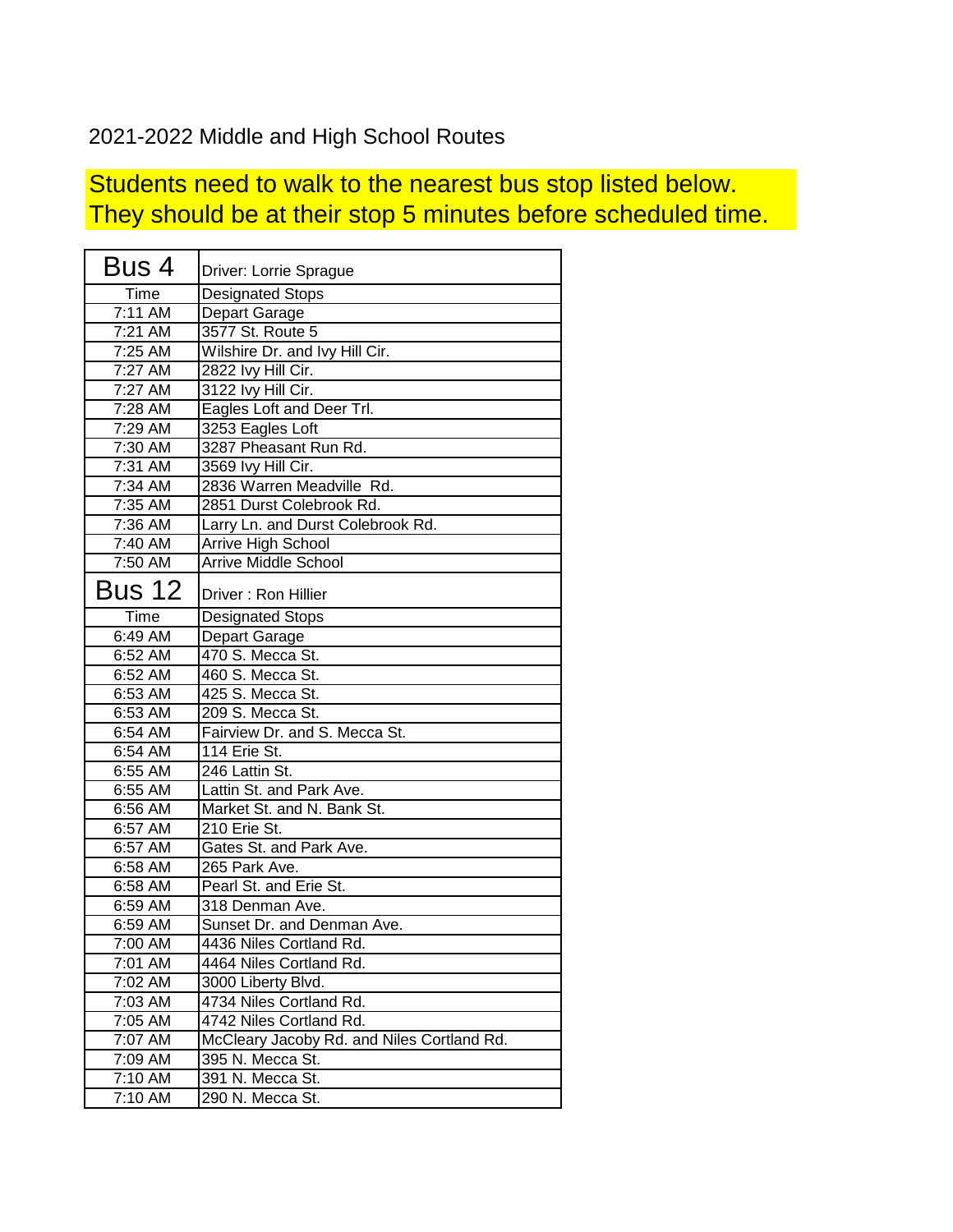| 7:11 AM              | 251 N. Mecca St.                   |
|----------------------|------------------------------------|
| 7:12 AM              | 221 N. Mecca St.                   |
| 7:13 AM              | 147 N. Mecca St.                   |
| 7:14 AM              | 135 N. Mecca St.                   |
| 7:15 AM              | 360 W. Main St.                    |
| 7:17 AM              | 3830 McCleary Jacoby Rd.           |
| 7:18 AM              | 3651 McCleary Jacoby Rd.           |
| $7:19$ AM            | 3561 McCleary Jacoby Rd.           |
| 7:20 AM              | 3518 McCleary Jacoby Rd.           |
| 7:25 AM              | Lakeview and Greenbriar            |
| 7:26 AM              | 603 Lakeview                       |
| 7:27 AM              | 180 Huntington                     |
| 7:28 AM              | 235 Wae                            |
| 7:29 AM              | Terre Hill and Wae Trl             |
| 7:30 AM              | 340 Sawmill                        |
| 7:35 AM              | 308, 308, 263 Greenbriar           |
| $\overline{7:}39$ AM | 211 Natale                         |
| $\overline{7:}39$ AM | 204 Natale                         |
| 7:45 AM              | Arrive at High School              |
| 7:50 AM              | Arrive at Middle School            |
| Bus 2                | Driver: Ruthie Toncar              |
| Time                 | <b>Designated Stops</b>            |
| 6:45 AM              | Depart Garage                      |
| 6:49 AM              | 2393 Westview                      |
| 7:00 AM              | 3454 Warren Meadville Rd.          |
| 7:03 AM              | 3651 McCleary Jacoby Rd.           |
| 7:11 AM              | Corner of Eagles Loft and Deer Trl |
| 7:12 AM              | Woodland Trl. And Ivy Hill Cir.    |
| 7:17 AM              | Larry and Durst Colebrook          |
| 7:20 AM              | 3276 Hoagland Blackstub Rd.        |
| 7:21 AM              | 3218 Hoagland Blackstub Rd.        |
| 7:21 AM              | 3190 Hoagland Blackstub Rd.        |
| 7:22 AM              | 3120 Hoagland Blackstub Rd.        |
| 7:23 AM              | 3102 Hoagland Blackstub Rd.        |
| 7:24 AM              | 2987 Hoagland Blackstub Rd.        |
| 7:24 AM              | 2868 Hoagland Blackstub Rd.        |
| 7:25 AM              | Drop off TCTC at Bazetta Elem.     |
| 7:28 AM              | 1145 Johnson Plank                 |
| 7:28 AM              | 1085 Johnson Plank                 |
| 7:29 AM              | 1050 Johnson Plank                 |
| 7:30 AM              | 960 Johnson Plank                  |
| 7:30 AM              | 929 Johnson Plank                  |
| 7:31 AM              | 883 Johnson Plank                  |
| 7:32 AM              | 842 Johnson Plank                  |
| 7:33 AM              | 707 Johnson Plank                  |
| 7:34 AM              | 662 Johnson Plank                  |
| 7:35 AM              | 518 Johnson Plank                  |
| 7:35 AM              | 304 Johnson Plank                  |
|                      |                                    |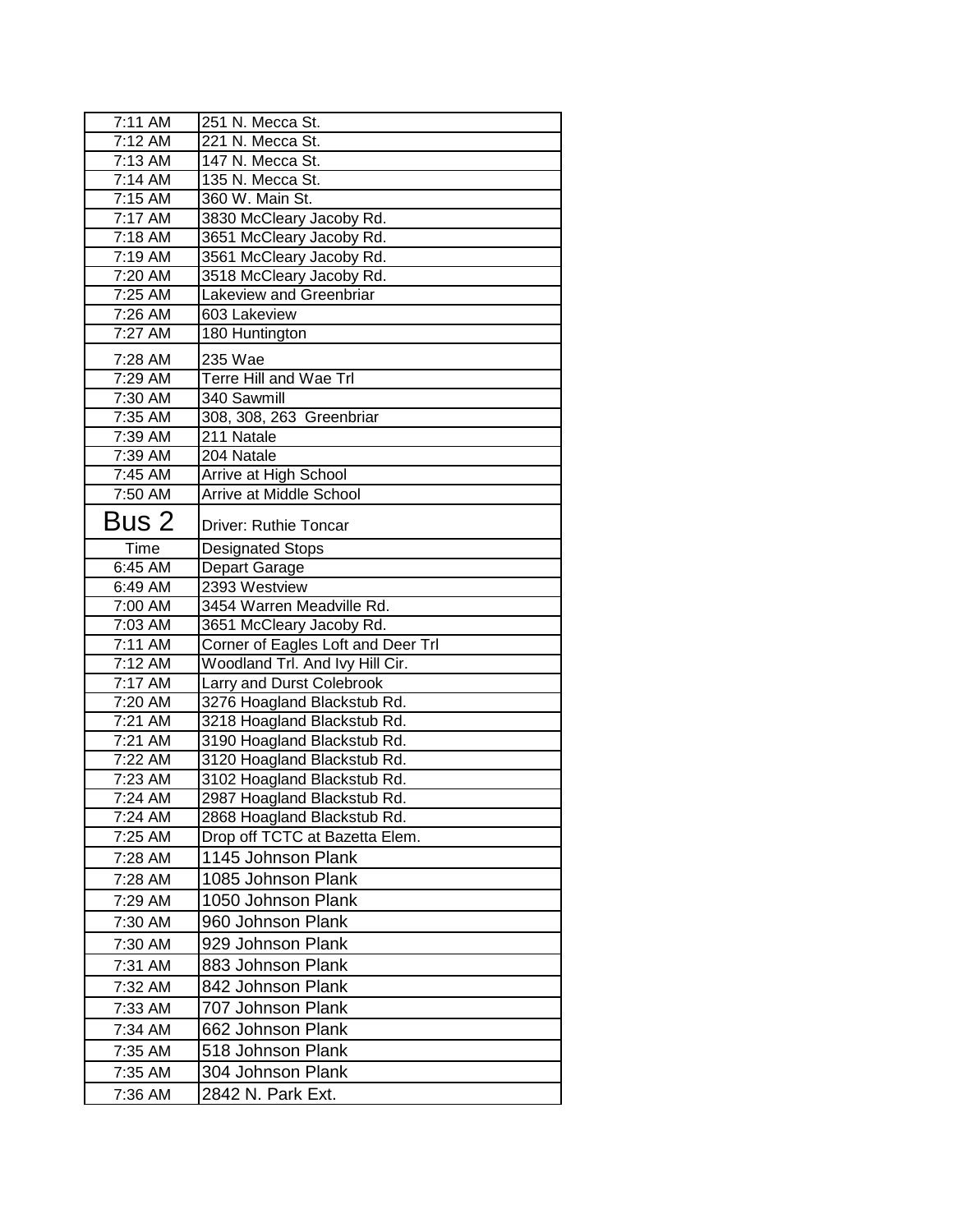| 7:36 AM            | 2862 N. Park Ext.                                          |
|--------------------|------------------------------------------------------------|
| 7:37 AM            | 2910 N. Park Ext.                                          |
| 7:37 AM            | 2922 N. Park Ext.                                          |
| 7:38 AM            | 2964 N. Park Ext.                                          |
| 7:39 AM            | 3054 N. Park Ext.                                          |
| 7:39 AM            | 3256 N. Park Ext.                                          |
|                    |                                                            |
| 7:40 AM            | 3288 N. Park Ext.                                          |
| 7:41 AM            | 3200 Hoagland Blackstub Rd.                                |
| 7:42 AM<br>7:42 AM | 3218 Hoagland Blackstub Rd.                                |
| 7:43 AM            | 3234 Hoagland Blackstub Rd.<br>3276 Hoagland Blackstub Rd. |
| 7:44 AM            | 3365 Warren Meadville Rd.                                  |
| 7:44 AM            | 3454 Warren Meadville Rd.                                  |
| 7:45 AM            | 3575 Warren Meadville Rd.                                  |
| 7:46 AM            | 3700 Warren Meadville Rd.                                  |
| 7:49 AM            | Arrive at High School                                      |
| 7:50 AM            | Arrive at Middle School                                    |
|                    |                                                            |
| Bus 7              | Driver: Judy Rees                                          |
| Time               | <b>Designated Stops</b>                                    |
| 7:05 AM            | Depart Garage                                              |
| 7:07am             | Wall Dr. and Walnut St.                                    |
| 7:08am             | Harneds Landing and E. Main St.                            |
| 7:09am             | 340 E. Main St.                                            |
| 7:10am             | Heritage Ln and Emerson Ct.                                |
| 7:11am             | Fox Trl. And Heritage Ln.                                  |
| 7:11am             | 195 Heritage Ln                                            |
| 7:12am             | 126 Richard Ave.                                           |
| 7:13am             | 120 Frostwood Dr.                                          |
| 7:14am             | 170 Frostwood Dr.                                          |
| 7:14am             | 190 Frostwood Dr.                                          |
| 7:16am<br>7:17am   | 222 Stahl Ave<br>Stahl Ave. and Dennis Ave.                |
| 7:17am             | 326 Stahl Ave.                                             |
| 7:18am             | 356 Stahl Ave.                                             |
| 7:18am             | 369 Stahl Ave.                                             |
| 7:19am             | 140 Dennis Ave.                                            |
| 7:20am             | 141 Viets Dr.                                              |
| 7:20am             | 116 Viets Dr.                                              |
| 7:22am             | 125 Willow Ave.                                            |
| 7:22am             | 149 Willow Ave                                             |
| 7:23am             | 157 Willow Ave.                                            |
| 7:29am             | 110 Stonewood Dr.                                          |
| 7:30am             | 605 Cedar Dr.                                              |
| 7:30am             | 660 Cedar Dr.                                              |
| 7:30am             | 665 Cedar Dr.                                              |
| 7:31am             | Cedar Dr. and Corriedale Dr.                               |
| 7:32am             | 330 Cheviot Pl.                                            |
| 7:32am             | 332 Cheviot Pl.                                            |
| 7:32am             | 306 Cheviot PI                                             |
| 7:33am             | 281 Cricklewood St.                                        |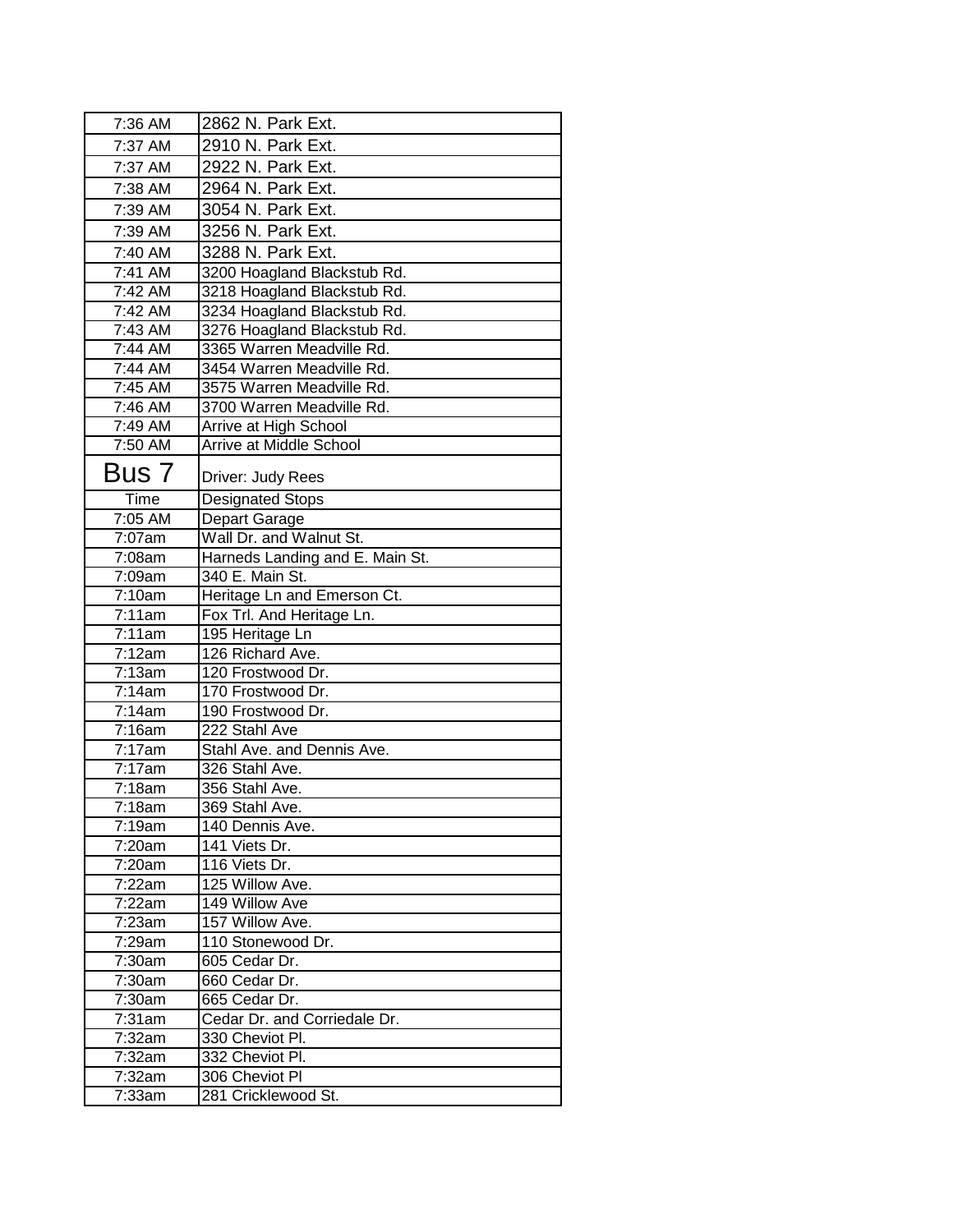| 7:33am  | 266 Cricklewood St.               |
|---------|-----------------------------------|
| 7:34am  | 250 Cricklewood St.               |
| 7:35am  | 141 Wae Trl.                      |
| 7:35am  | 149 Argali Pl.                    |
| 7:37 AM | Arrive at High School             |
| 7:50 AM | Arrive at Middle School           |
| Bus 1   | Driver: Melinda Rausch            |
| Time    | <b>Designated Stops</b>           |
| 7:32 AM | Depart Garage                     |
| 7:28am  | Fowler St. and Amy Pl.            |
| 7:31am  | Fowler St. and Carolyn Ave.       |
| 7:32am  | Fowler St. and Myrtle Ave.        |
| 7:34am  | Heather Ln and Woodview Ave.      |
| 7:35am  | Cricket Ln and Woodview Ave.      |
| 7:35am  | Rosewae Ave and Woodview Ave.     |
| 7:36am  | Charles Ave and Woodview Ave.     |
| 7:37am  | S. Colonial Dr. and Arbor St.     |
| 7:37am  | 432 S. Colonial Dr.               |
| 7:38 AM | 459 S. Colonial                   |
| 7:39 AM | 464 S. Colonial                   |
| 7:40 AM | 473 S. Colonial Dr.               |
| 7:40 AM | 547 Fowler                        |
| 7:41 AM | Fowler St. and Charles St.        |
| 7:42 AM | 460 and 462 Fowler St.            |
| 7:43 AM | Rosewae Ave and Fowler            |
| 7:44 AM | Fowler and Maplewood              |
| 7:44 AM | Fowler St. and Cedar Cir.         |
| 7:45 AM | 458 Cedar Dr.                     |
| 7:47 AM | Arrive at High School             |
| 7:50 AM | Arrive at Middle School           |
| Bus 5   | Driver: Kelly March               |
| Time    | <b>Designated Stops</b>           |
| 7:00 AM | Depart Garage                     |
| 7:05 AM | Laura Ln. and Southdale Blvd.     |
| 7:06 AM | Southdale Blvd. and Beechwood Dr. |
| 7:07 AM | Vinetree and Thornhill            |
| 7:08 AM | Oakdale Pl. and Thornhill Dr.     |
| 7:09 AM | Beechwood Dr. and Oakdale Pl.     |
| 7:10 AM | Vinetree and Beechwood            |
| 7:11 AM | 100 Southdale Blvd.               |
| 7:12 AM | 433 Greenbriar                    |
| 7:13 AM | Gemwae and Diamond                |
| 7:15 AM | 167 Diamond                       |
| 7:16 AM | 154 Diamond                       |
| 7:18 AM | 133 Diamond                       |
| 7:20 AM | 100 Diamond                       |
| 7:21 AM | <b>Topaz and Turquoise</b>        |
| 7:23 AM | 305 Deercreek Trl.                |
| 7:25 AM | Whitetail and Fawn                |
| 7:30 AM | Arrive at High School             |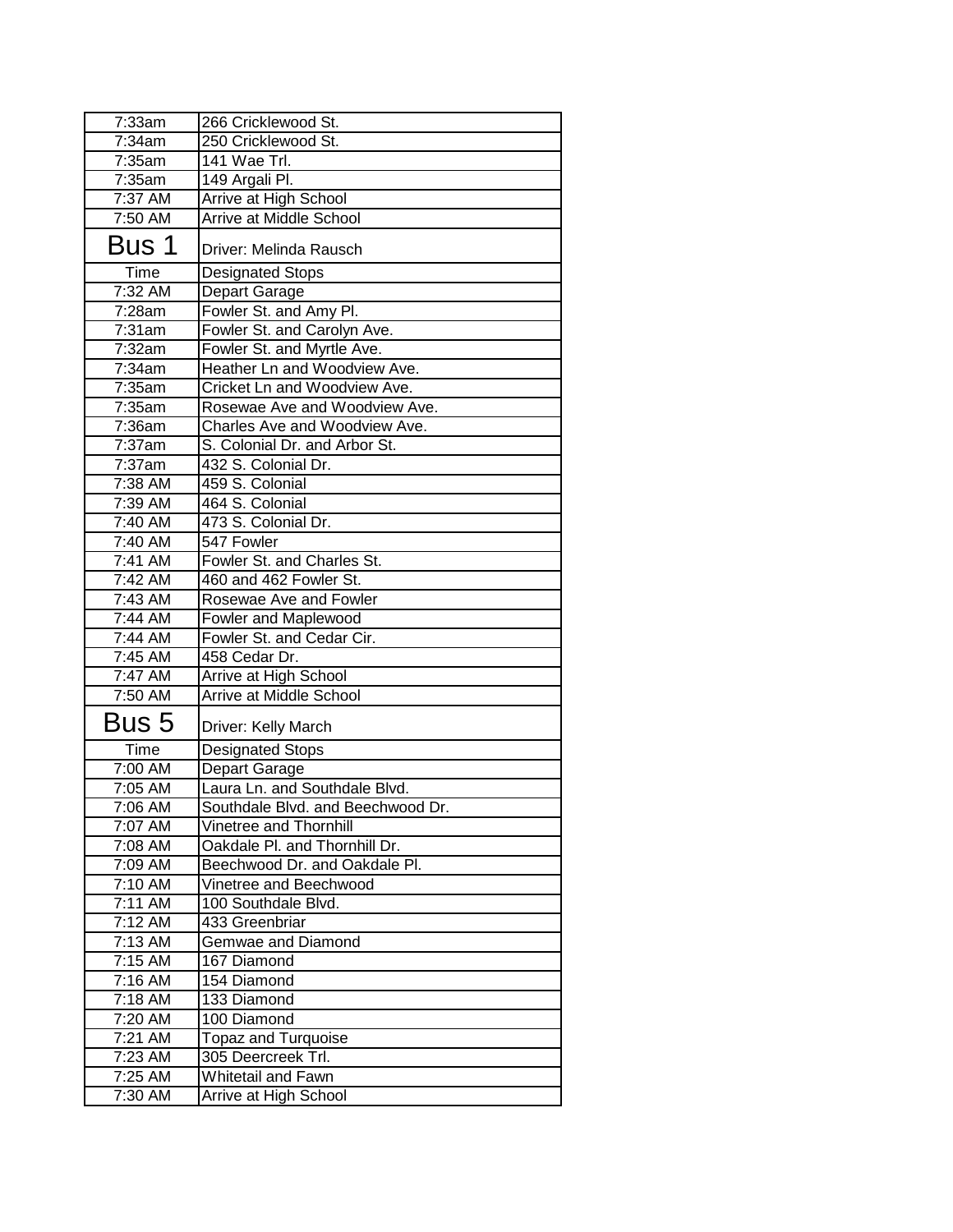| 7:50 AM       | Arrive at Middle School                   |
|---------------|-------------------------------------------|
| <b>Bus 17</b> | Driver: Sandy Ash                         |
| Time          | <b>Designated Stops</b>                   |
| 7:20 AM       | Depart Garage                             |
| 7:29am        | S. Colonial Dr. and Orchard               |
| 7:29am        | S. Colonial Dr. and Tessa Pl.             |
| 7:30am        | 189 S. Colonial Dr.                       |
| 7:31am        | S. Colonial Dr. and Rosewae Dr.           |
| 7:31am        | S. Colonial Dr. and Bayberry Dr.          |
| 7:32am        | 267 Maple Ave.                            |
| 7:34am        | 196 Maple Ave.                            |
| 7:36am        | Maple Ave. and Kean Dr.                   |
| 7:40am        | 118 Grove Dr.                             |
| 7:40am        | 168 Groove Dr.                            |
| 7:41am        | 236 Groove Dr.                            |
| 7:43 AM       | Arrive at High School                     |
| 7:47am        | Pick up Middle School Kids at High School |
| 7:50 AM       | Arrive at Middle School                   |
| Bus 36        | Driver Tammy Maybou                       |
| Time          | <b>Designated Stops</b>                   |
|               | Depart Garage                             |
| 6:55am        | 3575 Warren Meadville Rd.                 |
| 6:56am        | 3454 Warren Meadville Rd.                 |
| 6:56am        | 3695 Hoagland Blackstub Rd.               |
| 6:57am        | 3706 Hoagland Blackstub Rd.               |
| 6:58am        | 3714 Hoagland Blackstub Rd.               |
| 7:02am        | 3860 Hoagland Blackstub Rd.               |
| 7:03am        | 3987 Hoagland Blackstub Rd.               |
| 7:03am        | 4061 Hoagland Blackstub Rd.               |
| 7:04am        | 1181 Everett Hull Rd.                     |
| 7:05am        | 4057 Westlake Dr.                         |
| 7:05am        | 4019 Westlake Dr.                         |
| 7:06am        | 3974 Westlake Dr.                         |
| 7:06am        | 3952 Westlake Dr.                         |
| 7:07am        | 3933 Westlake Dr.                         |
| 7:07am        | 3903 Westlake Dr.                         |
| 7:07am        | 3904 Lakeshore Dr.                        |
| 7:08am        | 3930 Lakeshore Dr.                        |
| 7:08am        | 3957 Lakeshore Dr.                        |
| 7:09am        | 4039 Lakeshore Dr.                        |
| 7:09am        | 4042 Lakeshore Dr.                        |
| 7:09am        | 4052 Lakeshore Dr.                        |
| 7:10am        | 938 Everett Hull Rd.                      |
| 7:12am        | 908 Everett Hull Rd.                      |
| 7:13am        | 880 Everett Hull Rd.                      |
| 7:14am        | 4384 Durst Clagg Rd.                      |
| 7:14am        | 4504 Durst Clagg Rd.                      |
| 7:15am        | 4691 Durst Clagg Rd.                      |
| 7:15am        | 4712 Durst Clagg Rd.                      |
| 7:16am        | 4729 Durst Clagg Rd.                      |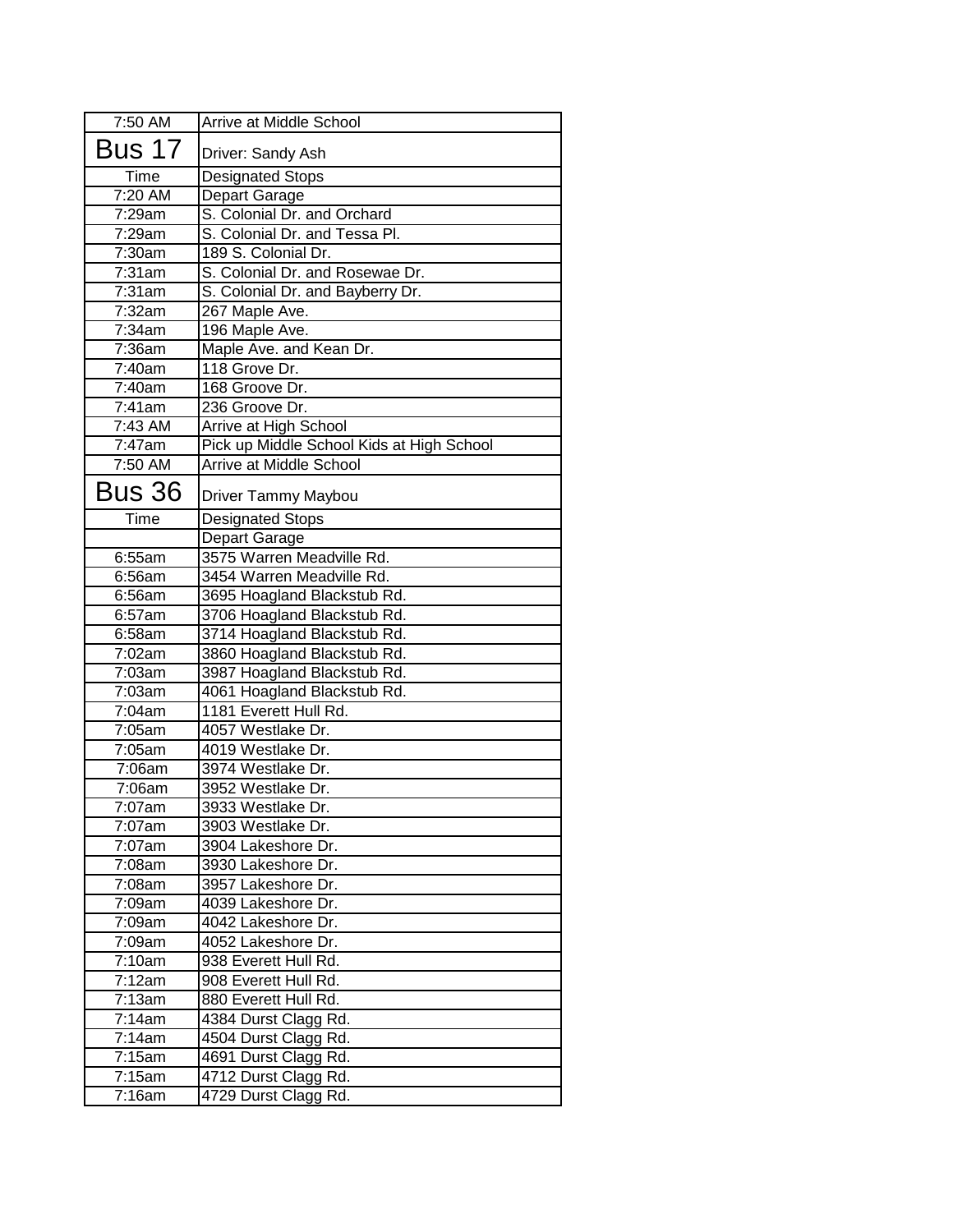| 7:16am                | 4754 Durst Clagg Rd.                       |
|-----------------------|--------------------------------------------|
| 7:17am                | 1114 Geagua Portage Rd.                    |
| 7:19am                | 4739 Hoagland Blackstub Rd.                |
| 7:19am                | 4602 Hoagland Blackstub Rd.                |
| 7:20am                | 4311 Hoagland Blackstub Rd.                |
| 7:20am                | 4131 Hoagland Blackstub Rd.                |
| 7:25am                | 2755 Bazetta Rd. - TCTC transfer           |
| 7:30 AM               | Arrive at High School                      |
| 7:50 AM               | Arrive at Middle School                    |
| Bus 8                 | <b>Driver Sherri Albrecht</b>              |
| Time                  | <b>Designated Stops</b>                    |
| 7:06 AM               | Depart Garage                              |
| 7:11 AM               | E. Main St. and Heritage Ln                |
| 7:13 AM               | Heritage Ln and Old Oak Dr.                |
| 7:16 AM               | Butternut Cir. And Old Oak Dr.             |
| 7:17 AM               | N. Colonial Dr. and Old Oak Dr.            |
| $\overline{7}$ :18 AM | 244 Old Oak Dr.                            |
| 7:19 AM               | 212 Old Oak Dr.                            |
| 7:19 AM               | 389 Cherry Hill Dr.                        |
| 7:20 AM               | 419 Cherry Hill Dr.                        |
| 7:21 AM               | 396 Hawthorne Trl.                         |
| 8:22 AM               | 409 Hawthorne Trl.                         |
| 7:23 AM               | 532 Sycamore Trl.                          |
| 7:24 AM               | Hickory Cir. And Sycamore Trl.             |
| 7:25 AM               | 375 Cherry Hill Ln.                        |
| 7:26 AM               | 343 Old Oak Dr.                            |
| 7:29 AM               | N. Colonial Dr. and Winter Dr.             |
| 7:31am                | 192 N. Colonial Dr.                        |
| 7:32am                | 158 N. Colonial Dr.                        |
| 7:32am                | N. Colonial Dr. and Winter Dr.             |
| 7:33am                | 479 E. Main St.                            |
| 7:33am                | 361 E. Main St.                            |
| $\overline{7}$ :34am  | 242 S. High St.                            |
| 7:36am                | 254 S. High St.                            |
| 7:38 AM               | Arrive at High School                      |
| 7:50 AM               | <b>Arrive at Middle School</b>             |
| <b>Bus 34</b>         | <b>Driver Rhonda Fike</b>                  |
| Time                  | <b>Designated Stops</b>                    |
|                       | Depart Garage                              |
| 6:57am                | Durst Dr. and Wilson Sharpsville Rd.       |
| 6:58am                | Millers Landing and Wilson Sharpsville Rd. |
| 7:00am                | 1345 Sterling Dr.                          |
| 7:00am                | 1273 Sterling Drj.                         |
| 7:01am                | 1154 Prince Dr.                            |
| 7:01am                | 1129 Prince Dr.                            |
| 7:02am                | 1082 Prince Dr.                            |
| 7:02am                | 1065 Prince Dr.                            |
| 7:02am                | 1039 Prince Dr.                            |
| 7:04am                | 1043 Wilson Sharpsville Rd.                |
| 7:04am                | 962 Wilson Sharpsville Rd.                 |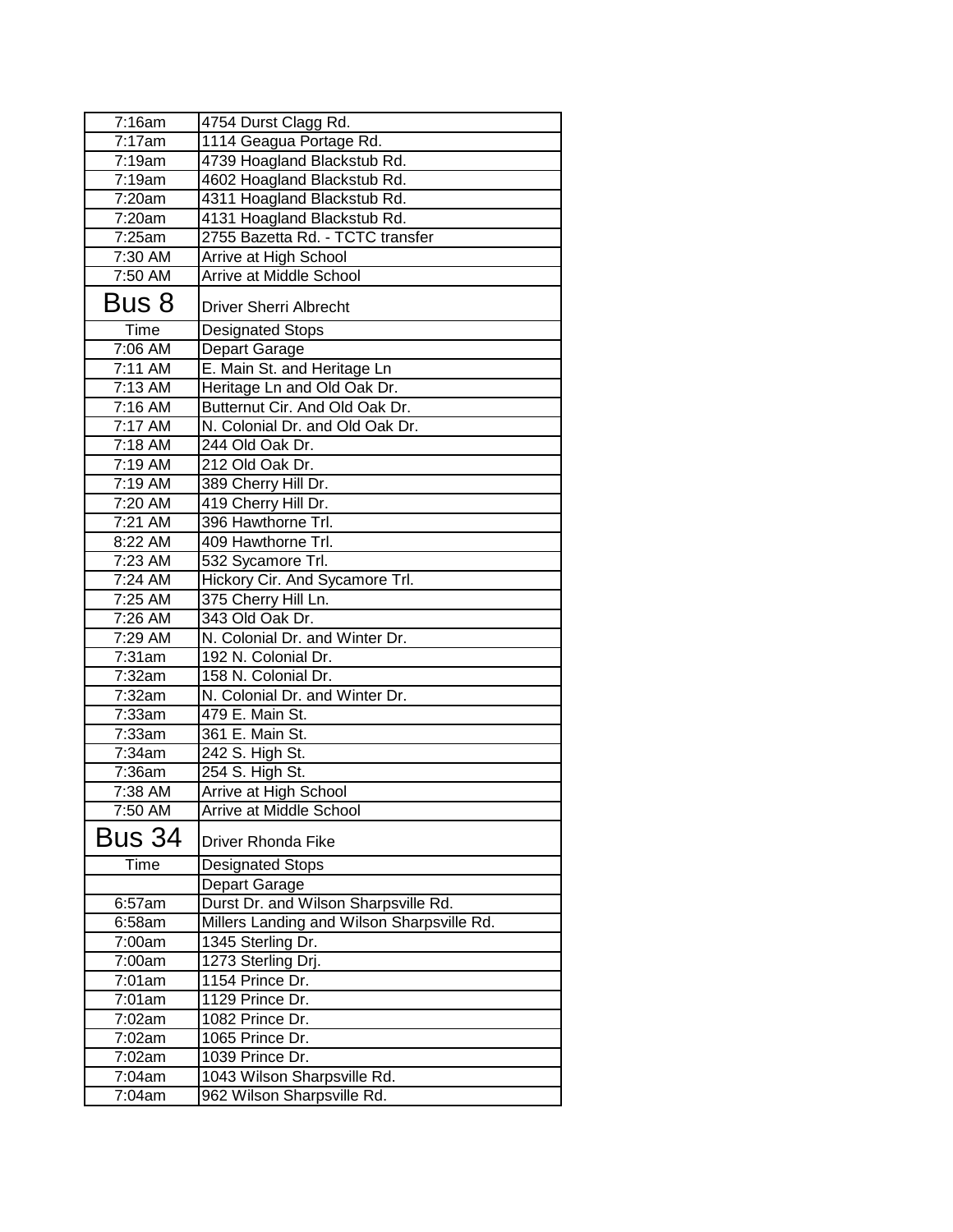| 7:05am  | 959 Wilson Sharpsville Rd.                       |
|---------|--------------------------------------------------|
| 7:05am  | 883 Wilson Sharpsville Rd.                       |
| 7:06am  | 870 Wilson Sharpsville Rd.                       |
| 7:06am  | 809 Wilson Sharpsville Rd.                       |
| 7:06am  | 785 Wilson Sharpsville Rd.                       |
| 7:07am  | 741 Wilson Sharpsville Rd.                       |
| 7:07am  | 689 Wilson Sharpsville Rd.                       |
| 7:07am  | 573 Wilson Sharpsville Rd.                       |
| 7:08am  | 505 Wilson Sharpsville Rd.                       |
| 7:08am  | 466 Wilson Sharpsville Rd.                       |
| 7:08am  | 380 Wilson Sharpsville Rd.                       |
| 7:09am  | 325 Wilson Sharpsville Rd.                       |
| 7:09am  | 3380 N. Park Ave. Ext.                           |
| 7:10am  | 3512 N. Park Ave. Ext.                           |
| 7:10am  | 3564 N. Park Ave. Ext.                           |
| 7:10am  | 3574 N. Park Ave. Ext.                           |
| 7:11am  | 3584 N. Park Ave. Ext.                           |
| 7:12am  | Pineside Ln. and North Park Ave. Ext.            |
| 7:13am  | 4266 North Park Ave. Ext.                        |
| 7:13am  | 4290 North Park Ave. Ext.                        |
| 7:14am  | 395 Everett Hull Rd.                             |
| 7:15am  | 490 Everett Hull Rd.                             |
| 7:17am  | 3885 Durst Clagg Rd.                             |
| 7:17am  | 3769 Durst Clagg Rd.                             |
| 7:18am  | 3749 Durst Clagg Rd.                             |
| 7:18am  | 3646 Durst Clagg Rd.                             |
| 7:19am  | 3521 Durst Clagg Rd.                             |
| 7:19am  | 3452 Durst Clagg Rd.                             |
| 7:20am  | 3429 Durst Clagg Rd.                             |
| 7:21am  | 3081 Durst Clagg Rd.                             |
| 7:25am  | 2755 Bazetta Rd. - TCTC transfer                 |
| 7:28am  | 1350 Wilson Sharpsville Rd.                      |
| 7:35 AM | Arrive at High School                            |
| 7:50 AM | <b>Arrive at Middle School</b>                   |
|         |                                                  |
| Bus 9   | <b>Driver Steve Means</b>                        |
| Time    | <b>Designated Stops</b>                          |
| 6:47 AM | Depart Garage                                    |
| 6:51am  | 2693 Bazetta Rd.                                 |
| 6:52am  | 2634 Bazetta Rd.                                 |
| 6:53am  | 2572 Bazetta Rd.                                 |
| 6:54am  | 2516 Bazetta Rd.                                 |
| 6:55am  | 2503 Bazetta Rd.                                 |
| 6:55am  | 2483 Bazetta Rd.                                 |
| 6:56am  | 2444 Bazetta Rd.                                 |
| 6:56am  | 2405 Bazetta Rd.                                 |
| 6:57am  | 2383 Bazetta Rd.                                 |
| 6:58am  | 2370 Bazetta Rd.                                 |
| 6:58am  | 2253 Bazetta Rd.                                 |
|         |                                                  |
| 6:59am  | 1085 Perkins Jones Rd.                           |
| 7:00am  | 1060 Perkins Jones Rd.<br>1035 Perkins Jones Rd. |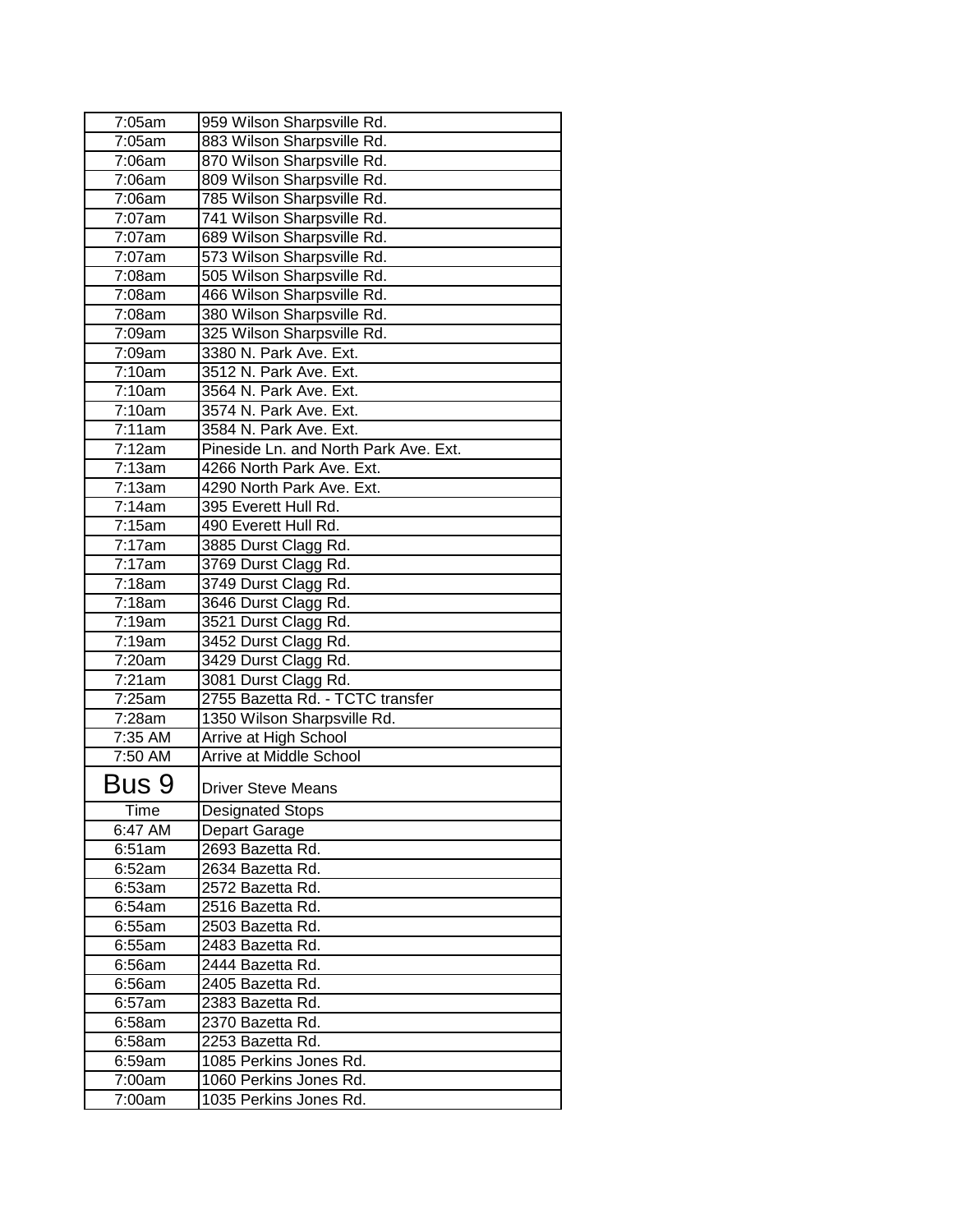| 7:00am        | 1005 Perkins Jones Rd.                  |
|---------------|-----------------------------------------|
| 7:01am        | 922 Perkins Jones Rd.                   |
| 7:01am        | 857 Perkins Jones Rd.                   |
| 7:01am        | 856 Perkins Jones Rd.                   |
| 7:02am        | 846 Perkins Jones Rd.                   |
| 7:02am        | Perkins Jones Rd. and Perkins Jones Ct. |
| 7:06am        | 180 North River Rd.                     |
| 7:08am        | 2952 N. Park Ave.                       |
| 7:08am        | 2823 North Park Ave                     |
| 7:09am        | 2833 North Park Ave.                    |
| 7:09am        | Federal St. NW and N. Park Ave.         |
| 7:10am        | 205 Reo Blvd. NW                        |
| 7:10am        | 252 Reo Blvd. NW.                       |
| 7:10am        | 291 Reo Blvd. NW.                       |
| 7:11am        | 378 Reo Ct. NW                          |
| 7:13am        | 3456 N. Park Ave.                       |
| 7:14am        | 3573 N. Park Ave.                       |
| 7:25am        | 2755 Bazetta Ave. - TCTC transfer       |
| 7:35 AM       | Arrive at High School                   |
| 7:50 AM       | Arrive at Middle School                 |
| <b>Bus 35</b> | <b>Driver Deb Starr</b>                 |
| Time          | Designated Stops                        |
| 7:16 AM       | Depart Garage                           |
| 7:19 AM       | 264 N. High St.                         |
| 7:20 AM       | 314 N. High St.                         |
| 7:21 AM       | 452 N. High St.                         |
| 7:22 AM       | Tournament Trl and Warren Rd.           |
| 7:23 AM       | 4727 Warren Rd.                         |
| 7:26 AM       | Fairway Dr. and Warren Rd.              |
| 7:27 AM       | 4790 Phillips Rice Rd.                  |
| 7:28 AM       | 4869 Phillips Rice Rd.                  |
| 7:30 AM       | 4949 Phillips Rice Rd.                  |
| 7:35 AM       | Cortland Play Room - 525 N. High St.    |
| 7:36 AM       | Monte Ln and Elizabeth Ct.              |
| 7:37 AM       | 55 Adams Ct.                            |
| 7:38 AM       | 90 Adams Ct.                            |
| 7:38 AM       | 115 Adams Ct.                           |
| 7:39 AM       | 291 Michaels Ct.                        |
| 7:39 AM       | 251 Michaels Ct.                        |
| 7:40 AM       | 210 Michaels Ct.                        |
| 7:41 AM       | 201 Elizabeth Ct.                       |
| 7:42 AM       | 131 Elizabeth Ct.                       |
| 7:43 AM       | 387 N. High St.                         |
| 7:43 AM       | 133 N. High St.                         |
| 7:44 AM       | 410 S High St.                          |
| 7:44 AM       | 471 S. High St.                         |
| 7:45 AM       | Arrive at High School                   |
| 7:50 AM       | Arrive at Middle School                 |
| Bus 11        | Driver Janie Conway                     |
| Time          | <b>Designated Stops</b>                 |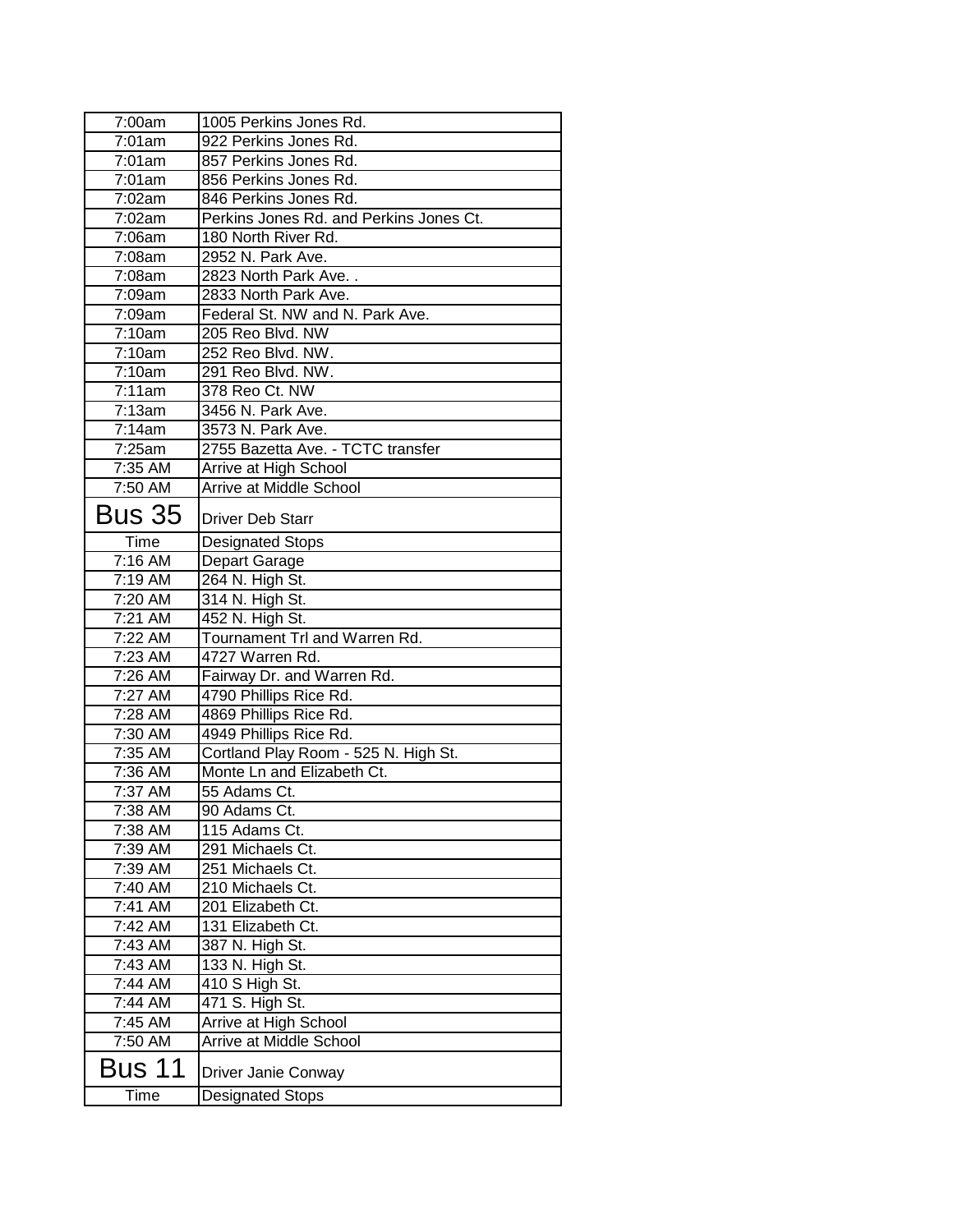| 7:00 AM                      | Depart Garage                       |
|------------------------------|-------------------------------------|
| 7:05 AM                      | <b>Timber Line and Fallehn</b>      |
| 7:06 AM                      | Timber Line and Ravine              |
| 7:08 AM                      | Ravine Run                          |
| 7:10 AM                      | Fallehn and Beaver Trl.             |
| 7:12 AM                      | <b>Beaver Trl. And Timber Creek</b> |
| 7:14 AM                      | Beaver Trl and Red Fox Run          |
| 7:16 AM                      | Quail Run                           |
| 7:18 AM                      | <b>Quail Run and Deer Creek</b>     |
| 7:20 AM                      | Stonegate                           |
| 7:21 AM                      | 2221 McCleary Jacoby                |
| 7:22 AM                      | 2239 McCleary Jacoby                |
| 7:22 AM                      | 2257 McCleary Jacoby                |
| 7:23 AM                      | 2335 McCleary Jacoby                |
| 7:24 AM                      | 2342 McCleary Jacoby                |
| 7:25 AM                      | 2612 McCleary Jacoby                |
| 7:26am                       | 2812 McCleary Jacoby Rd.            |
| 7:26am                       | 2832 McCleary Jacoby Rd.            |
| 7:27am                       | 3027 McCleary Jacoby Rd.            |
| 7:28am                       | 3132 McCleary Jacoby Rd.            |
| 7:29am                       | 3138 McCleary Jacoby Rd.            |
| 7:30am                       | 3176 McCleary Jacoby Rd.            |
| 7:31am                       | 3245 McCleary Jacoby Rd.            |
| 7:32am                       | 3253 McCleary Jacoby Rd.            |
| 7:32am                       | Wilmar St. and McCleary Jacoby Rd.  |
| 7:34am                       | 2414 Williams Dr.                   |
| 7:35am                       | 3203 Morrow Dr.                     |
| 7:35am                       | 3218 Morrow Dr.                     |
| 7:36am                       | 3268 Morrow Dr.                     |
| 7:36am                       | 3386 Elm Rd.                        |
| 7:37 AM                      | 3404 Elm Rd.                        |
| 7:37 AM                      | 3414 Elm Rd.                        |
| 7:38 AM                      | 3500 Elm Rd.                        |
| 7:38 AM                      | 3574 Elm Rd.                        |
| 7:40 AM                      | Arrive at High School               |
| $7:50$ AM                    | <b>Arrive at Middle School</b>      |
| <b>Bus 37</b>                | Jeanine Silbough                    |
| Time                         | <b>Designated Stops</b>             |
| 6:56 AM                      | 3053 Niles Cortland Rd.             |
| 6:58 AM                      | Keystone and Corner Stone           |
| 6:57 AM                      | Bianca and Keystone                 |
| 6:58 AM                      | 2249 Bianca                         |
| 7:00 AM                      | 2289 Cornerstone                    |
| 7:06 AM                      | 2863 Niles Cortland                 |
| 7:07 AM                      | 2691 Niles Cortland                 |
| 7:09 AM                      | 2663 Niles Cortland                 |
| 7:10 AM                      | 2647 Niles Cortland                 |
| 7:11 AM                      | 2637 Niles Cortland                 |
| $\overline{7:}12 \text{ AM}$ | 2555 Niles Cortland                 |
| 7:14 AM                      | 2262 Westview                       |
|                              |                                     |